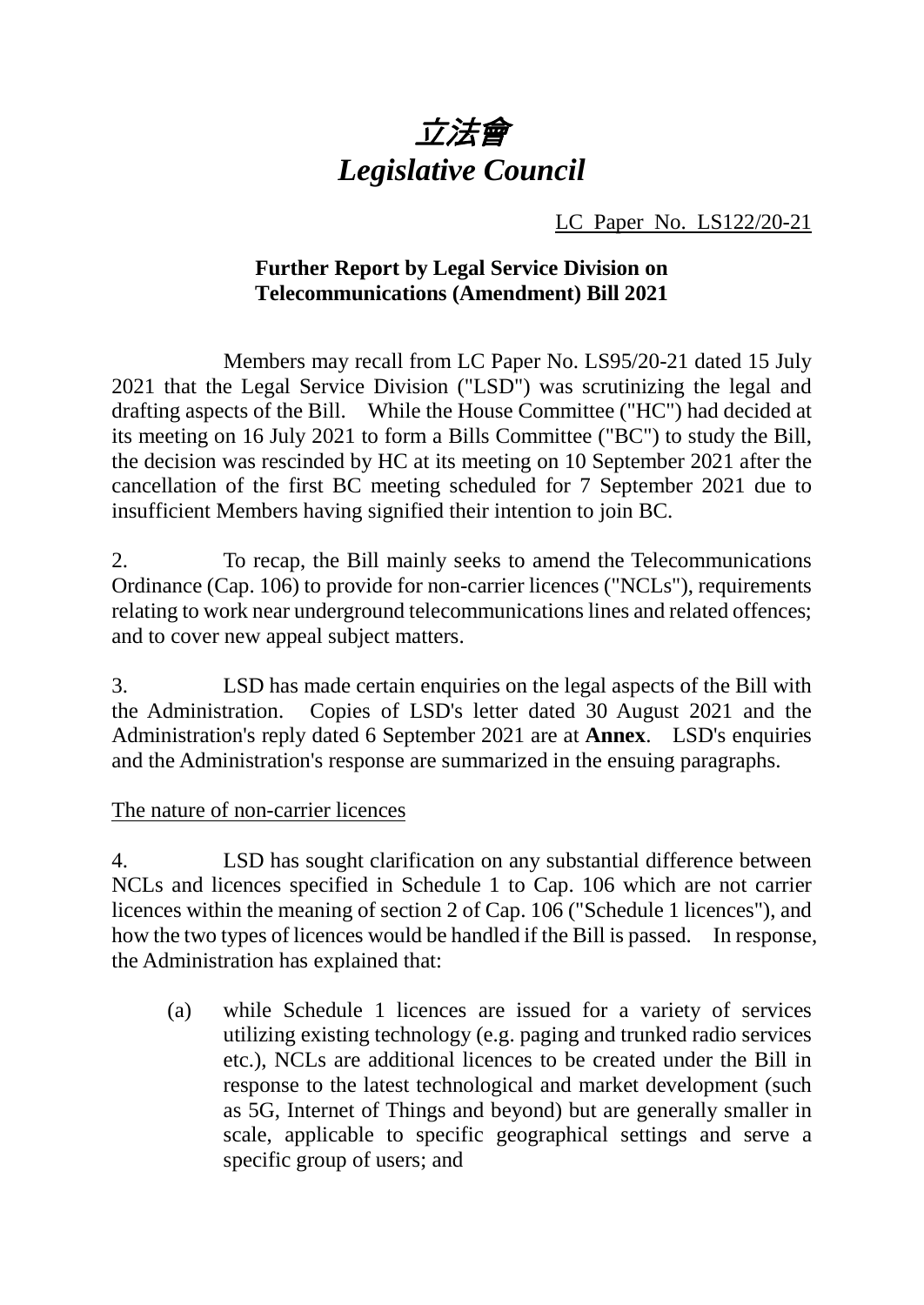(b) NCLs and Schedule 1 licences would not overlap, and the existing regulatory regime for Schedule 1 licences would continue to apply if the Bill is passed.

### Procedures relating to the specification of and application for non-carrier licences

5. In response to LSD's enquiry about the responsible authority in respect of NCLs which would be specified by the Secretary for Commerce and Economic Development ("SCED") under the proposed new section 7AB(1) of Cap. 106, the Administration has explained that under section 7 and the proposed section 7AB of Cap. 106:

- (a) the Communications Authority ("CA") would create the type(s) of NCL(s), specify the relevant conditions (including the validity period and fees payable) and publish such NCL and its conditions in the Gazette;
- (b) SCED would specify such NCL; and
- (c) CA would then issue the NCL to a successful applicant, publish in the Gazette the form of NCLs issued together with the general conditions to be imposed under such licences, and maintain a register thereof.

6. As for NCL application, the Administration has further elaborated that:

- (a) the procedures for handling NCL applications would follow the existing practice of CA for handling various licence applications under Cap. 106. Detailed means of making an NCL application, the relevant licensing criteria and matters to be considered by CA in deciding whether to approve an NCL application would be prescribed in the relevant application guidelines after the Bill is passed;
- (b) the applicable fees determined by CA would be available on CA's website; and
- (c) if CA refuses an NCL application, the aggrieved applicant would be able to appeal to the Telecommunications Appeal Board under section 32N of Cap. 106 as proposed to be amended by the Bill.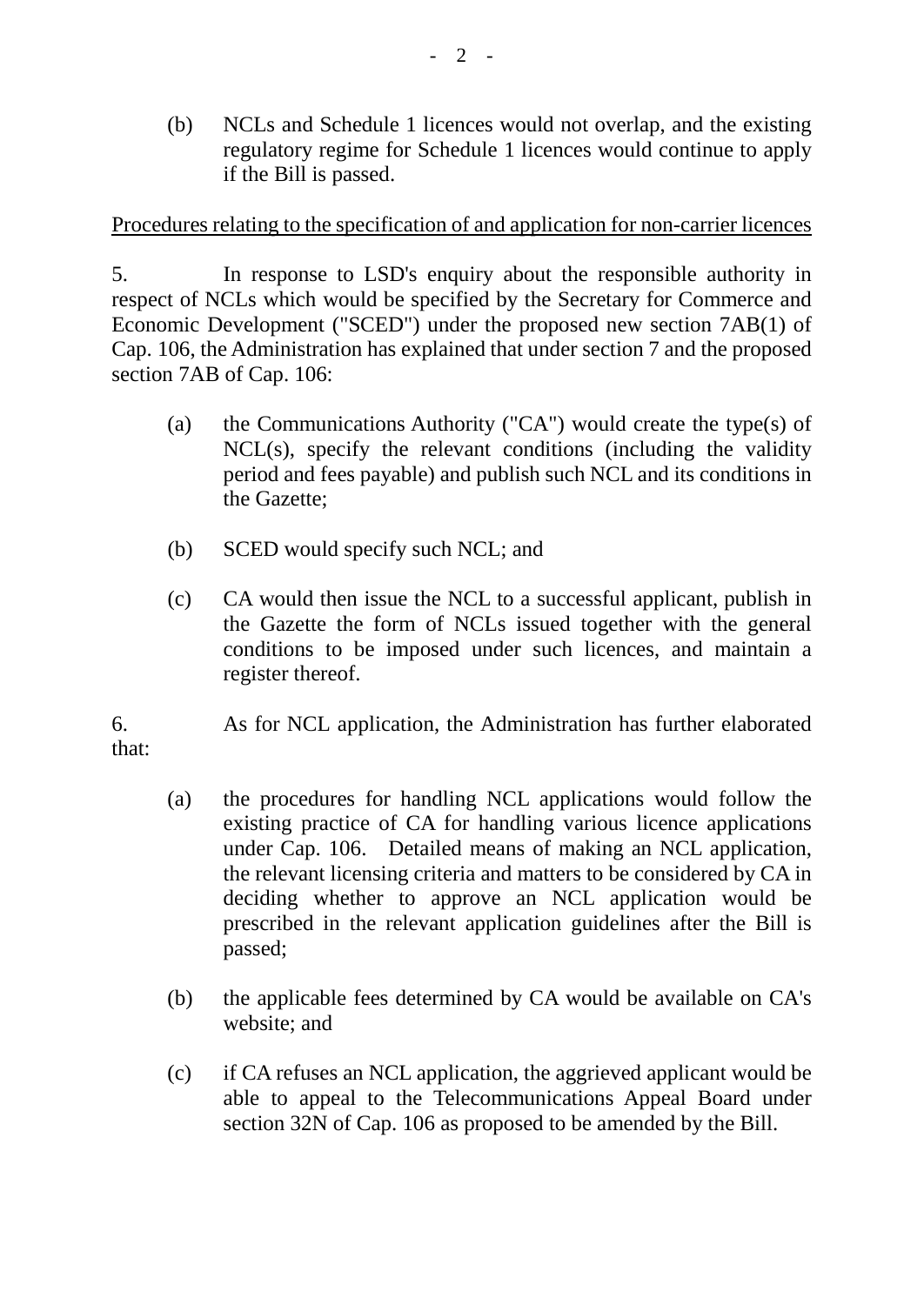## Prohibition applicable to a person who is not an NCL licensee

7. Upon LSD's enquiry, the Administration has clarified that the prohibitions under section 8(1) of Cap. 106 against, among others, establishing or maintaining any means of telecommunications without a licence would also apply to a person purporting to establish or maintain the relevant means of telecommunications without an NCL.

## Consultation on operative guidelines to be issued by CA

8. Under the proposed new section 22A(3) to (6) of Cap. 106, it would be a defence for a person charged with an offence under the proposed new section 18A of Cap. 106 to show that the person has complied with the operative guideline(s) relating to taking reasonable steps or measures in relation to works carried out near underground telecommunications lines issued by CA under section 6D of Cap. 106. Upon LSD's enquiry as to why CA would not be *required* to consult relevant stakeholders before issuing such guidelines, the Administration has explained that since the operative guidelines would not concern powers conferred on CA to grant authorization for radiocommunication installation etc., mandatory consultation would not be applicable or relevant. That said, the Administration *may* consult the relevant stakeholders (e.g. telecommunications operators and engineering contractors installing or carrying out works for underground telecommunications lines) before promulgating such operative guidelines.

# **Concluding observations**

9. LSD has completed its scrutiny of the Bill. No difficulties relating to the legal and drafting aspects of the Bill have been identified. Subject to Members' views on the above matters, the Bill is ready for resumption of Second Reading debate.

Encl.

Prepared by

LEE Hoi-see, Evelyn Assistant Legal Adviser Legislative Council Secretariat 16 September 2021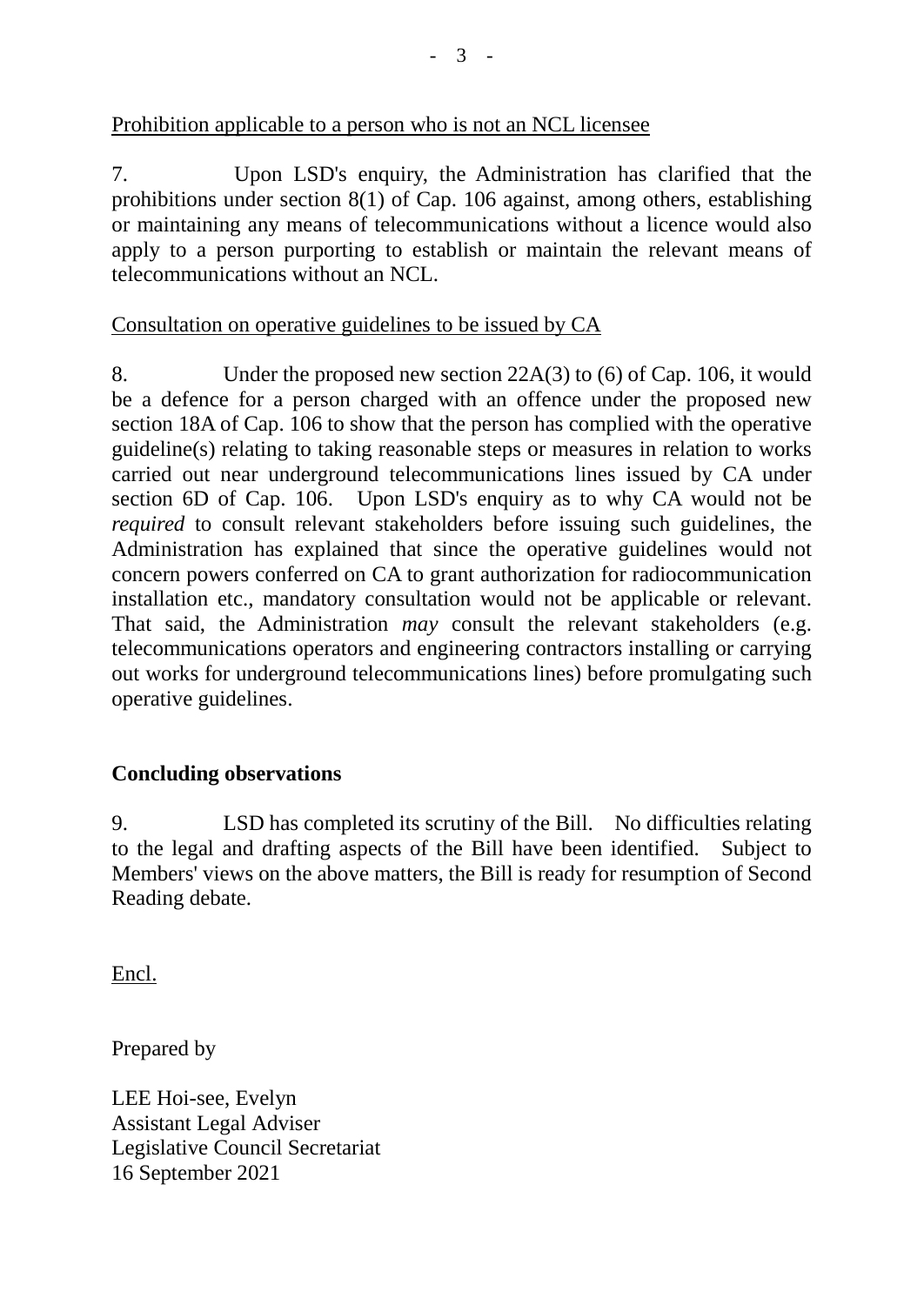



立法會秘書處 法律事務部 **LEGAL SERVICE DIVISION** LEGISLATIVE COUNCIL SECRETARIAT

來函檔號 YOUR REF : ACCT/2/1/2C 本函檔號 OUR REF : LS/B/41/20-21 電 話 TELEPHONE: 3919 3513 電 郵 EMAIL : elee@legco.gov.hk

By Email (tksyip@cedb.gov.hk)

30 August 2021

Mr Tony YIP Prin AS for Commerce & Econ Dev (Communications & Creative Industries) (Special Support) Commerce and Economic Development Bureau 21/F, West Wing, Central Government Offices 2 Tim Mei Avenue, Tamar, Hong Kong

Dear Mr YIP,

### **Telecommunications (Amendment) Bill 2021**

We are scrutinizing the captioned Bill with a view to advising Members on its legal and drafting aspects. To facilitate Members' consideration of the Bill, we should be grateful if you could clarify the issues set out at the **Annex**.

We would appreciate it if you would let us have the Administration's response in bilingual form as soon as practicable.

Yours sincerely,

(Evelyn LEE) Assistant Legal Adviser

Encl.

c.c. Department of Justice (Attn: Ms. Elaine NG, SGC (Email: elaineng@doj.gov.hk))  $L_A$ SALA3 Clerk to the Bills Committee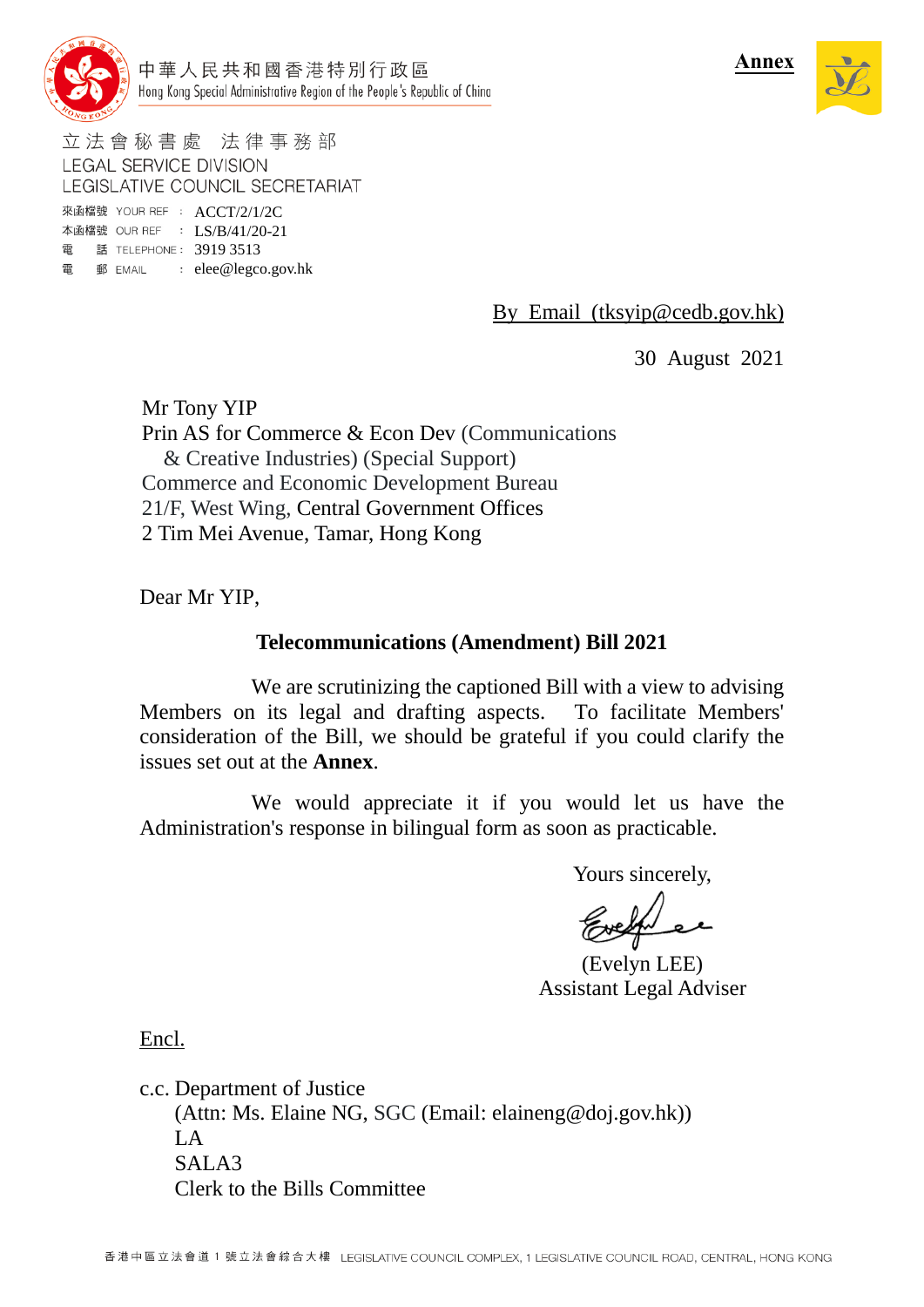### Non-carrier licences

### *The nature of non-carrier licence*

1. Clause 4 of the Bill seeks to, among others, introduce a new type of licence known as "non-carrier licence" ("NCL") which, according to the proposed new section 7AB(1) of the Telecommunications Ordinance (Cap. 106), may be specified by notice published in the Gazette by the Secretary for Commerce and Economic Development ("Secretary"). While NCL is proposed to be defined in the Bill (see the proposed section 7AB(3) of Cap. 106), please:

- (a) elaborate on the difference in substance between NCLs and licences specified in Schedule 1 to Cap. 106 which are not carrier licences within the meaning of section 2 of Cap. 106 ("Schedule 1 licences");
- (b) clarify whether a Schedule 1 licence may also be a type of NCL or *vice versa*, and if yes:
	- (i) the parameters for determining whether a licence is a Schedule 1 licence or an NCL, and whether such licence would remain in Schedule 1 or be removed therefrom and specified in accordance with the proposed new section 7AB(1) of Cap. 106; and
	- (ii) how an application for renewal of a Schedule 1 licence which also falls within the definition of NCL would be handled.

*Whether and how an application for NCL may be made*

- 2. Please clarify, in relation to an NCL, :
	- (a) whether a person may apply for an NCL;
	- (b) if the answer to (a) is in the affirmative, the means of making the application (such as to whom the application must be made, the application fees payable (if any), the matters that the responsible authority would consider in deciding whether to approve the application, etc.), including any appeal or review mechanism in case the application is refused, and consider providing for these matters in the Bill; and
	- (c) if the answer to (a) is in the negative, the reason for not allowing such application to be made, given the Administration's avowed intent to facilitate the timely introduction of innovative services and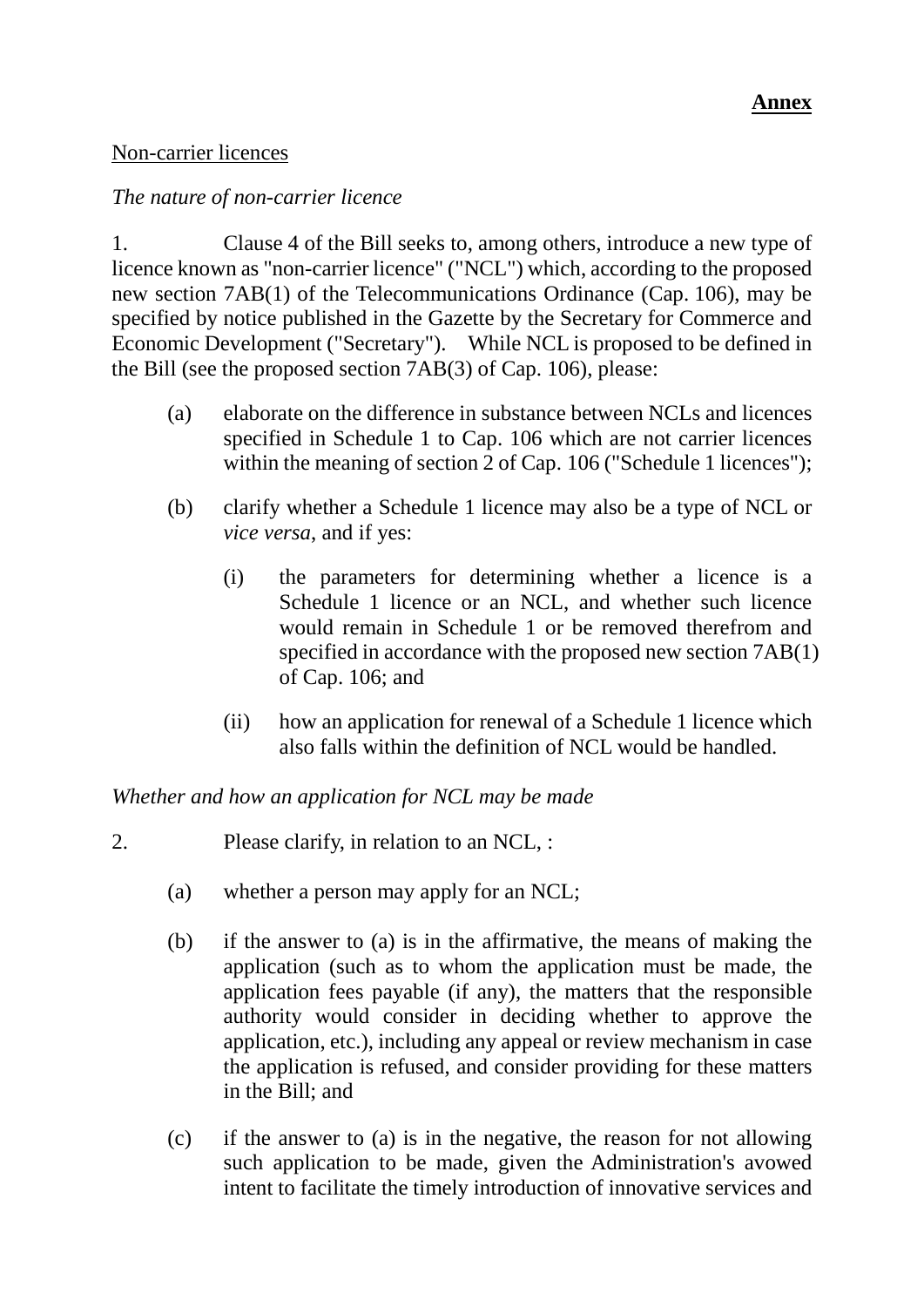to simplify the existing requirements as mentioned in paragraphs 9 and 10 of the Legislative Council Brief (File Ref.: CCIB/SD 605- 10/1) issued by your Bureau on 9 July 2021.

*The responsible authority in respect of NCLs*

- 3. Please clarify:
	- (a) whether an NCL may be "a licence other than an exclusive licence" which may be issued by the Communications Authority ("CA") under section 7(5) of Cap. 106;
	- (b) if the answer to (a) is in the affirmative:
		- (i) the means of deciding whether an NCL should be "issued by [CA]" pursuant to section 7(5) of Cap. 106 or "specified by the Secretary" in accordance with the proposed new section 7AB(1) of Cap. 106;
		- (ii) whether it would be for CA or the Secretary to determine the matters specified in section 7(6) and (7) of Cap. 106 in respect of an NCL, if such matters and conditions are also applicable to an NCL;
		- (iii) if it is for the Secretary to determine the matters and/or conditions mentioned in (b)(ii) above, the legal basis upon which the Secretary would be able to do so if the Bill is passed; and
	- (c) if the answer to (a) is in the negative, please clarify:
		- (i) the authority responsible for prescribing the conditions (if any) in respect of a specified NCL; and
		- (ii) the legal basis upon which the conditions mentioned in  $(c)(i)$ above may be prescribed.

Please also consider whether it is necessary for the Bill to provide expressly for these matters.

### *Duty to maintain a register of NCL*

4. Unlike section 7(8) and (9) of Cap. 106, which requires CA to publish in the Gazette the form of a licence it issues together with the general conditions to be imposed under the licence, and to maintain a register of such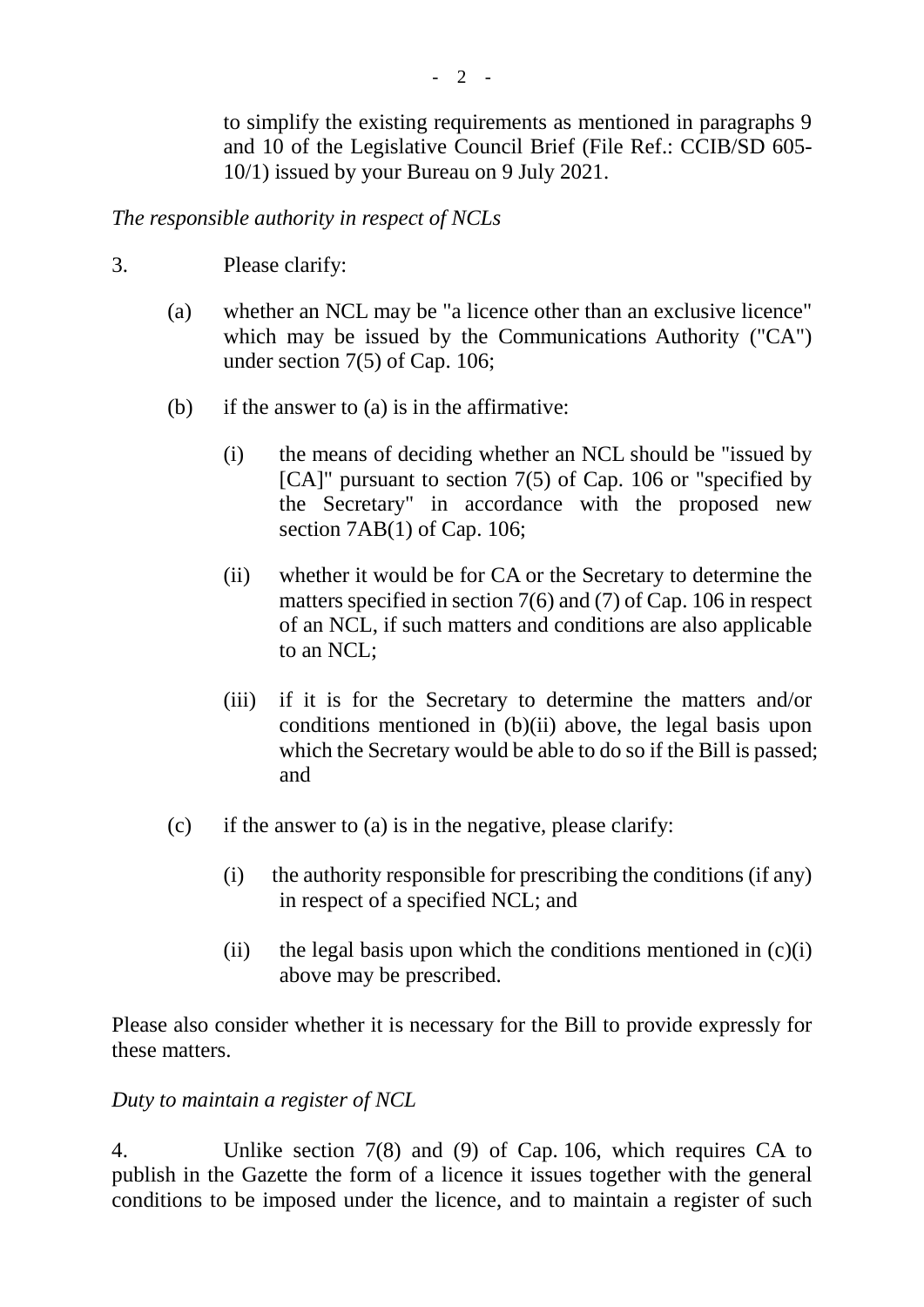licences and conditions so published, no similar duty is proposed to be imposed in respect of NCLs sought to be specified by the Secretary under clause 4 of the Bill. Please:

- (a) clarify whether NCLs would be issued to any persons and, if so, whether a register of such NCLs would be maintained and (if so) by whom; and
- (b) consider providing for these matters in the Bill.

# *Regulatory regime applicable to NCLs*

5. Section 8(1) of Cap. 106 prohibits the establishment or maintenance of any means of telecommunications except under a licence "granted by the Governor in Council" or " granted or created by [CA]". Cap. 106 and the Bill are silent on whether the prohibition is also applicable to a person who does not hold an NCL, which would be "specified by the Secretary" instead of being granted by the Chief Executive in Council or granted or created by CA. Please:

- (a) clarify whether the prohibition under section 8(1) of Cap. 106 is applicable to a person who is not a licensee of a specified NCL and, if so, consider providing in the Bill for the application of section 8 of Cap. 106 to such person; and
- (b) if not, explain why the prohibition does not apply to such a person.

# Guidelines issued in respect of the proposed new offences

6. Under the proposed new section 22A(3) to (6) of Cap. 106, it would be a defence for a person charged with an offence under the proposed new section 18A to show that the person complied with the operative guideline(s) relating to taking reasonable steps or measures in relation to works carried out near underground telecommunications lines issued by CA under section 6D of Cap. 106 ("Guidelines"). While CA *may*, under section 6C of Cap. 106, consult with members of the public or persons who may be directly affected before, among others, issuing guidelines under section 6D of Cap. 106, the Bill does not seek to *mandate* CA to consult anyone (unlike, for example, section 6D(3) and (4) of Cap. 106) before issuing the Guidelines. Please:

- (a) confirm whether CA would be *required* to conduct a consultation prior to issuing the Guidelines and, if so, consider providing for such requirement in the Bill; and
- (b) if not, the reason for not requiring such consultation.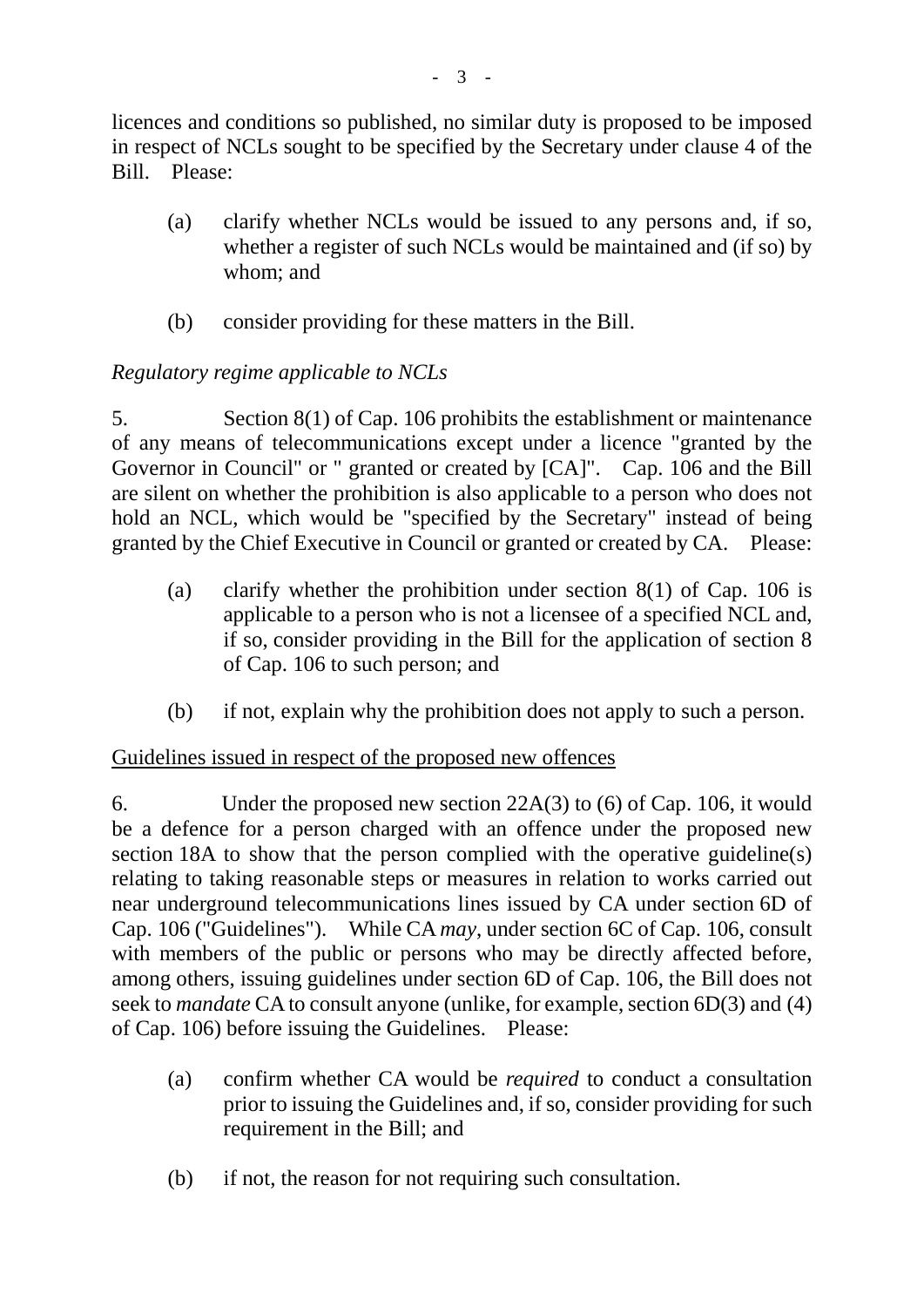商務及經濟發展局 通訊及創意產業科

香港添馬添美道二號 政府總部西翼二十一樓



#### **COMMUNICATIONS AND CREATIVE INDUSTRIES BRANCH**

#### **COMMERCE AND ECONOMIC DEVELOPMENT BUREAU**

21/F, West Wing Central Government Offices 2 Tim Mei Avenue Tamar, Hong Kong

**By Email** 

6 September 2021

Miss Evelyn Lee Assistant Legal Adviser 10 Legal Service Division Legislative Council Secretariat Legislative Council Complex, 1 Legislative Council Road, Hong Kong

Dear Miss Lee,

# **Telecommunications (Amendment) Bill 2021**

I refer to your letter dated 30 August 2021 requesting clarification on a number of issues of the Telecommunications (Amendment) Bill 2021 In consultation with the Office of the (the Amendment Bill). Communications Authority and the Department of Justice, our response to the various issues raised are set out as follows.

### The nature of non-carrier licence

To facilitate the industry to introduce innovative services promptly in the 5G era and noting the fast evolving nature and forms of such services amid technology advancement, we need a more flexible licensing framework to regulate emerging innovative applications more

本函檔號 OUR REF : CCIB/SD 605-10/1 來函檔號 YOUR REF  $\mathcal{L}$ 雷 話 TEL. NO.  $: 28102141$ 傳 真 FAXLINE  $: 23512791$ 電子郵件 E-mail Address: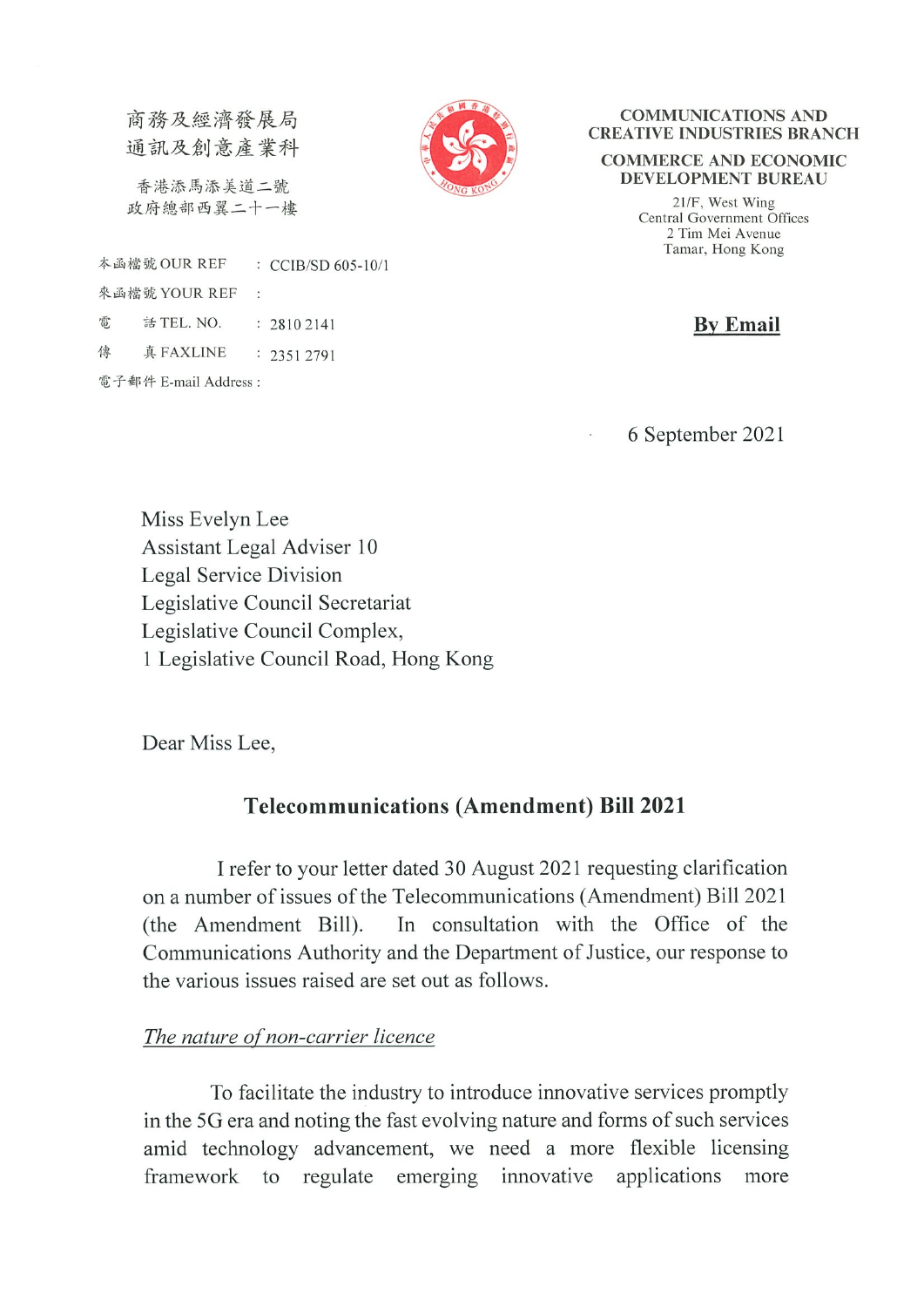expeditiously and effectively. The new section 7AB(1) of the Telecommunications Ordinance (Cap. 106) (TO) will empower the Secretary for Commerce and Economic Development (SCED) to specify certain licences as non-carrier licenses (NCLs) so as to facilitate the introduction of innovative services and enable more effective regulation of such services by the Communications Authority (CA).

From the regulatory perspective, those licences listed in Schedule 1 to TO (Schedule 1 licences) are not carrier licences by nature and they were excluded from the definition of "carrier licence" in section 2 of TO when the amendment was made to TO in 2000. The Schedule 1 licences are essentially for a variety of services utilizing technology available at the time (e.g. paging, trunked radio services and satellite antenna television, etc.). Unlike those Schedule 1 licences, NCLs will be additional licences created by the CA in response to the latest technological and market development (such as 5G, Internet of Things and beyond). NCLs will comprise the updated licence conditions which are appropriate for regulating the provision of new services utilizing new technologies but are generally smaller in scale, applicable to specific geographical settings and serve a specific group of users (i.e. NOT carrier licence services). In short, the Schedule 1 licences and NCLs to be specified by SCED under section 7AB would not overlap.

Given the different nature of Schedule 1 licences and those to be specified as NCLs, when the new section 7AB takes effect, the list in Schedule 1 to TO will remain intact. Application for and renewal of Schedule 1 licences will continue to be handled according to the existing procedures adopted by the CA, i.e. the same type of Schedule 1 licences will be issued upon application for and renewal of such licences.

#### Whether and how an application for NCL may be made

The procedures for handling applications for NCLs created by the CA and specified by the SCED under the new section 7AB will follow the existing practice of the CA for handling various licence applications. For a particular licence specified as an NCL, any party who meets the licensing criteria prescribed in the relevant licence application guidelines to be issued by the CA under section  $6D(2)$  of TO may be granted the licence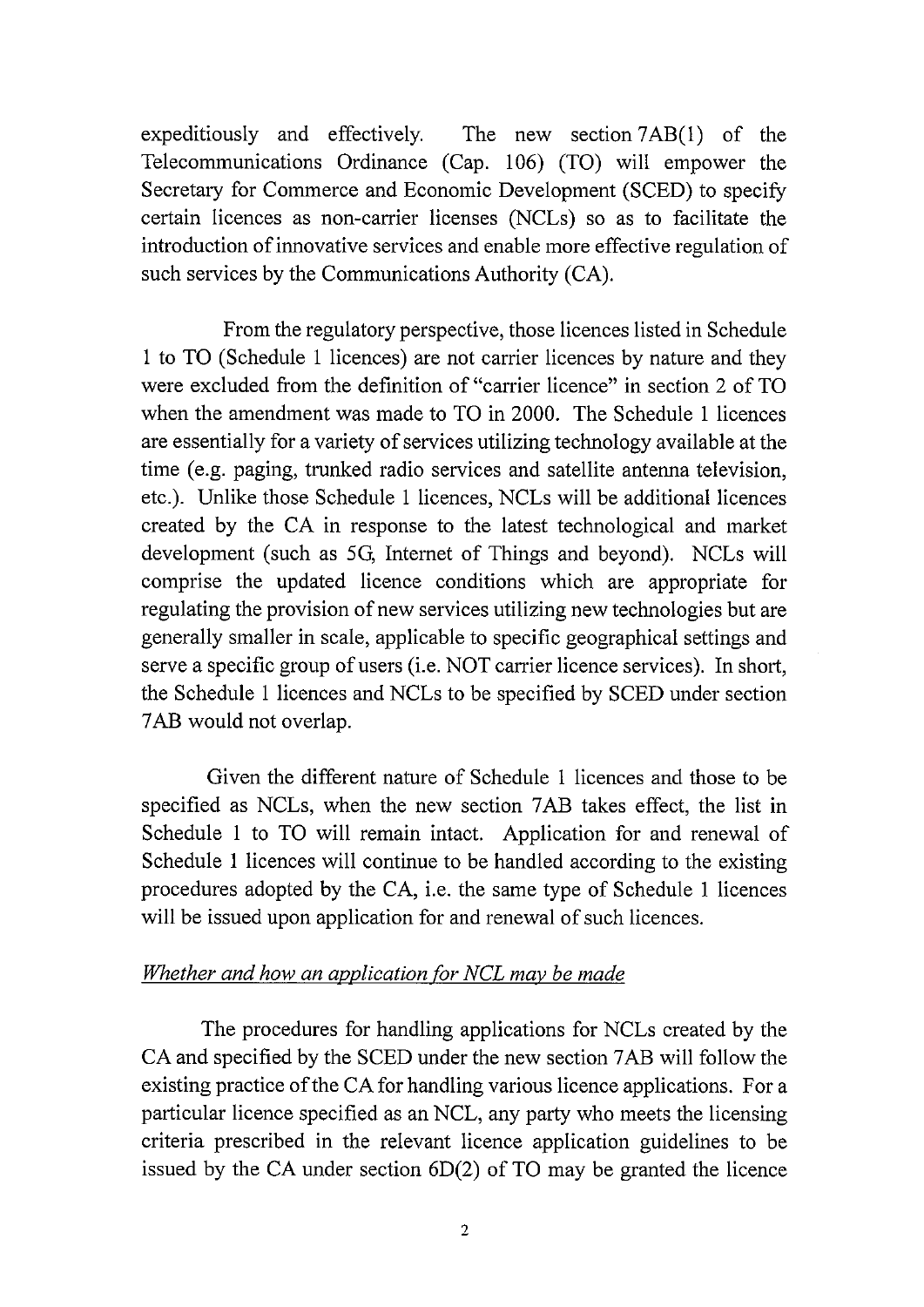upon application. At present, a party applying for a licence for provision of services would generally be required to be an incorporated company (the same criteria are generally applicable to carrier licences and Schedule 1 As to whether a natural person holding a valid business licences). registration certificate may apply for an NCL, it will depend on the licensing criteria to be prescribed for the particular licence specified as an NCL. Together with details of the means of making applications for a particular licence specified as an NCL, such licensing criteria as well as matters that will be considered by the CA in approving the applications will be prescribed in the relevant licence application guidelines after the Amendment Bill is passed.

According to the existing arrangement for carrier licences and/or Schedule 1 licences, any application may be made by submission of duly completed application form (in hardcopy or electronic form) to the CA. The applicable fees for licences other than exclusive licences and carrier licences determined by the CA pursuant to section  $7(6)$ (e) are published on the CA's website.

Under the new section  $32N(1D)$  introduced by Clause 12 of the Amendment Bill, refusal to issue any licence (including NCLs) other than an exclusive licence is one of the matters that are subject to appeal to the Telecommunications Appeal Board established under section 32M of TO to be amended by the Amendment Bill.

#### The responsible authority in respect of NCLs

Like other licences covered under the TO, NCL will be a "type of licence" created by the CA but to be specified by SCED under the new section 7AB. Hence, it is generally governed by TO. The procedures involved for the creation and issuance of NCLs will include the following  $steps -$ 

Step 1: creating the type of licence of NCL by the CA under section 7(6) of TO (including determination of licence form, conditions (as well as those related conditions, as the case may be, under section  $7(7)$ ), validity period and fees payable) and under  $7(8)$  of TO (including gazettal of licence form and general conditions);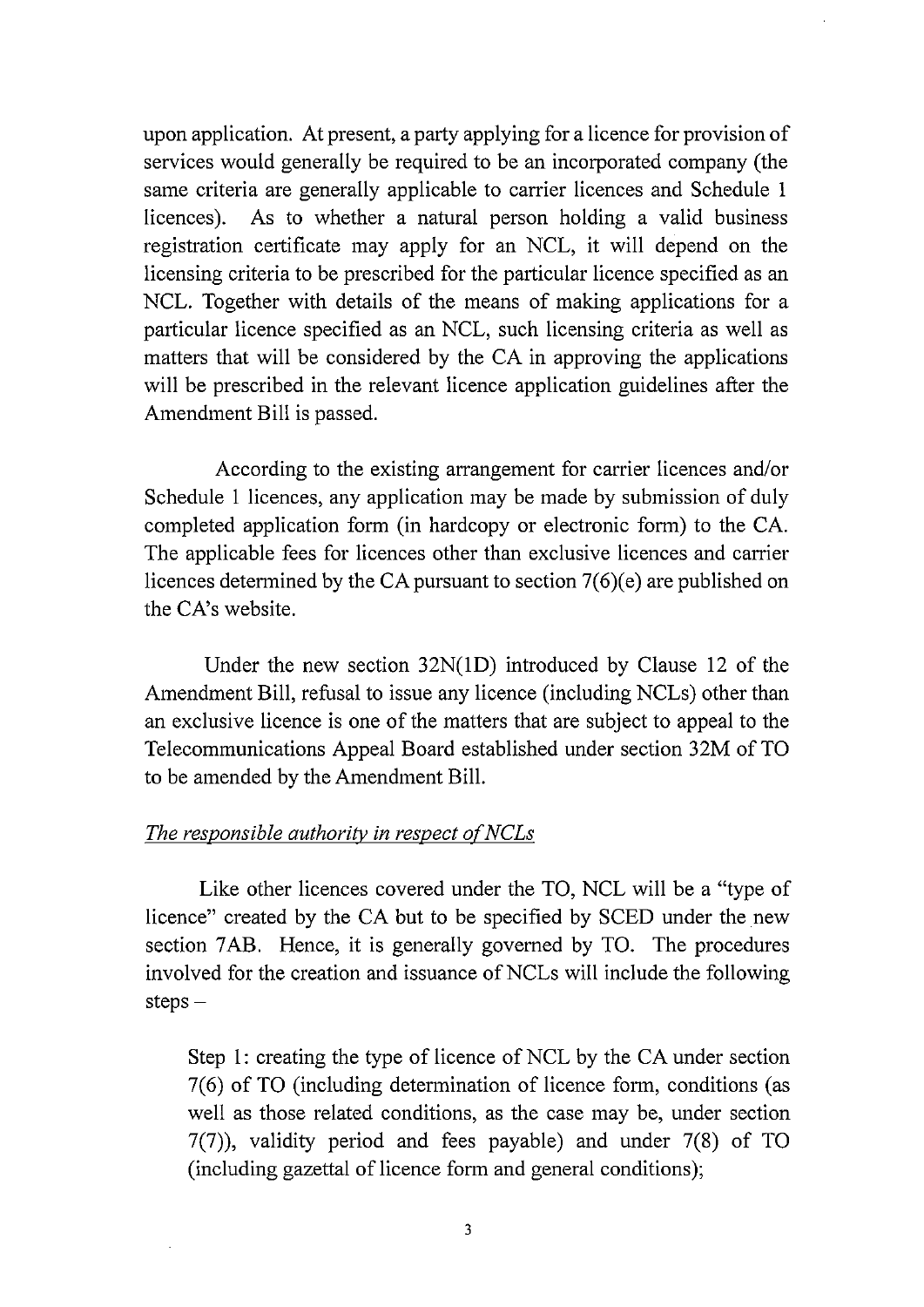Step 2: specifying particular licences as NCLs by SCED under the new section 7AB of TO; and

Step 3: issuing the particular licence as an NCL by the CA to individual applicants under section  $7(5)$  of TO.

As far as any NCL is concerned, the matters under sections  $7(5)$ ,  $7(6)$ ,  $7(7)$  and  $7(8)$  of TO are all applicable and are within the power of the CA. There is no need to make any amendment to these provisions or add any provisions to TO for implementing the new mechanism relating to the regulation of licences specified as NCLs under the new section 7AB.

#### Duty to maintain a register of NCLs

NCL is a type of licence governed by TO. Therefore, sections  $7(8)$ and 7(9) of TO are applicable to NCLs. Currently, registers of licences are maintained by the CA and the gazetted forms and general conditions of licences are published on the CA's website. Same arrangements will be made for NCLs.

#### Regulatory regime applicable to NCLs

Similar to the above, given that NCL is a type of licence governed by the TO, the prohibition under section  $8(1)$  of TO is applicable to any person who, without holding the relevant licence that has been specified as an NCL (or any other relevant licence), establishes and maintains any means of telecommunications for provision of a telecommunications service which is licensable under that licence that has been specified as an NCL.

# Guidelines issued in respect of the proposed new offences

The concerned operative guidelines mentioned in the new section 22A will be issued under section  $6D(1)$  of TO. As the operative guidelines are not of the same nature as those mentioned in section  $6D(3)$  (for instance, the guidelines relating to section  $14(1A)$  which confers power on the CA to grant authorization for radiocommunications installation) and  $6D(4)$  (for instance, the guidelines relating to section 36A which confers power on the